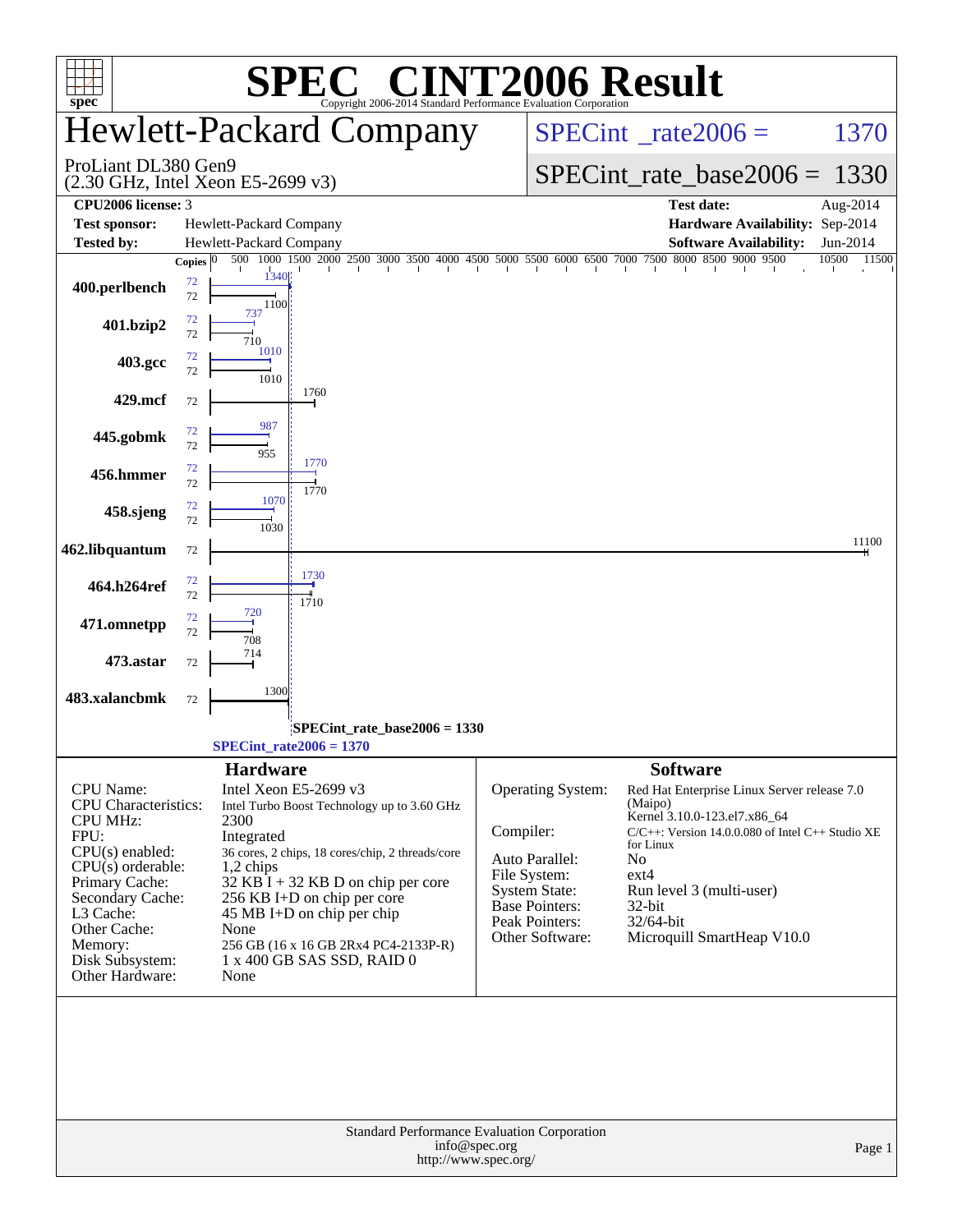

# Hewlett-Packard Company

SPECint rate $2006 = 1370$ 

(2.30 GHz, Intel Xeon E5-2699 v3) ProLiant DL380 Gen9

[SPECint\\_rate\\_base2006 =](http://www.spec.org/auto/cpu2006/Docs/result-fields.html#SPECintratebase2006) 1330

**[Test sponsor:](http://www.spec.org/auto/cpu2006/Docs/result-fields.html#Testsponsor)** Hewlett-Packard Company **[Hardware Availability:](http://www.spec.org/auto/cpu2006/Docs/result-fields.html#HardwareAvailability)** Sep-2014

**[CPU2006 license:](http://www.spec.org/auto/cpu2006/Docs/result-fields.html#CPU2006license)** 3 **[Test date:](http://www.spec.org/auto/cpu2006/Docs/result-fields.html#Testdate)** Aug-2014 **[Tested by:](http://www.spec.org/auto/cpu2006/Docs/result-fields.html#Testedby)** Hewlett-Packard Company **[Software Availability:](http://www.spec.org/auto/cpu2006/Docs/result-fields.html#SoftwareAvailability)** Jun-2014

### **[Results Table](http://www.spec.org/auto/cpu2006/Docs/result-fields.html#ResultsTable)**

|                    | <b>Base</b>   |                |       |                                                                                                          |       |                |                  | <b>Peak</b>   |                |              |                |              |                |              |
|--------------------|---------------|----------------|-------|----------------------------------------------------------------------------------------------------------|-------|----------------|------------------|---------------|----------------|--------------|----------------|--------------|----------------|--------------|
| <b>Benchmark</b>   | <b>Copies</b> | <b>Seconds</b> | Ratio | <b>Seconds</b>                                                                                           | Ratio | <b>Seconds</b> | Ratio            | <b>Copies</b> | <b>Seconds</b> | <b>Ratio</b> | <b>Seconds</b> | <b>Ratio</b> | <b>Seconds</b> | <b>Ratio</b> |
| 400.perlbench      | 72            | 641            | 1100  | 637                                                                                                      | 1100  | 639            | <b>1100</b>      | 72            | 525            | 1340         | 523            | 1340         | 526            | 1340         |
| 401.bzip2          | 72            | 978            | 710   | 979                                                                                                      | 710   | 980            | 709 <sub>1</sub> | 72            | 943            | 737          | 946            | 735          | 943            | <u>737</u>   |
| $403.\mathrm{gcc}$ | 72            | 570            | 1020  | 572                                                                                                      | 1010  | 572            | 1010             | 72            | 575            | 1010         | 577            | 1010         | 576            | <b>1010</b>  |
| $429$ .mcf         | 72            | 375            | 1750  | 372                                                                                                      | 1760  | 374            | 1760             | 72            | 375            | 1750         | 372            | 1760         | 374            | 1760         |
| $445$ .gobmk       | 72            | 791            | 955   | 791                                                                                                      | 955   | 793            | 952              | 72            | 765            | 987          | 764            | 988          | 765            | 987          |
| 456.hmmer          | 72            | 380            | 1770  | 381                                                                                                      | 1760  | 378            | 1780             | 72            | 379            | 1770         | 378            | 1780         | 379            | 1770         |
| $458$ .sjeng       | 72            | 845            | 1030  | 845                                                                                                      | 1030  | 847            | 1030l            | 72            | 816            | 1070         | 814            | 1070         | 815            | 1070         |
| 462.libquantum     | 72            | 135            | 11100 | 135                                                                                                      | 11000 | 135            | 11100            | 72            | 135            | 11100        | 135            | 11000        | 135            | 11100        |
| 464.h264ref        | 72            | 933            | 1710  | 949                                                                                                      | 1680  | 934            | <b>1710</b>      | 72            | 928            | 1720         | 909            | 1750         | 920            | <b>1730</b>  |
| 471.omnetpp        | 72            | 630            | 714   | 638                                                                                                      | 705   | 636            | <b>708</b>       | 72            | 629            | 715          | 625            | 720          | 624            | 721          |
| $473.$ astar       | 72            | 713            | 708   | 705                                                                                                      | 717   | 707            | 714              | 72            | 713            | 708          | 705            | 717          | 707            | <b>714</b>   |
| 483.xalancbmk      | 72            | 382            | 1300  | 381                                                                                                      | 1310  | 382            | 1300l            | 72            | 382            | 1300         | 381            | 1310         | 382            | 1300         |
|                    |               |                |       | Results appear in the order in which they were run. Bold underlined text indicates a median measurement. |       |                |                  |               |                |              |                |              |                |              |

### **[Submit Notes](http://www.spec.org/auto/cpu2006/Docs/result-fields.html#SubmitNotes)**

 The numactl mechanism was used to bind copies to processors. The config file option 'submit' was used to generate numactl commands to bind each copy to a specific processor. For details, please see the config file.

### **[Operating System Notes](http://www.spec.org/auto/cpu2006/Docs/result-fields.html#OperatingSystemNotes)**

 Stack size set to unlimited using "ulimit -s unlimited" Transparent Huge Pages enabled with: echo always > /sys/kernel/mm/redhat\_transparent\_hugepage/enabled Filesystem page cache cleared with:<br>echo 1 > /proc/sys/vm/drop c /proc/sys/vm/drop\_caches runspec command invoked through numactl i.e.: numactl --interleave=all runspec <etc>

### **[Platform Notes](http://www.spec.org/auto/cpu2006/Docs/result-fields.html#PlatformNotes)**

BIOS Configuration: HP Power Profile set to Custom HP Power Regulator set to HP Static High Performance Mode Minimum Processor Idle Power Package C-State set to No Package State Energy/Performance Bias set to Maximum Performance QPI Snoop Configuration set to Cluster on Die Thermal Configuration set to Maximum Cooling Processor Power and Utlization Monitoring set to Disabled Memory Refresh Rate set to 1x Refresh

Sysinfo program /cpu2006/config/sysinfo.rev6818 Continued on next page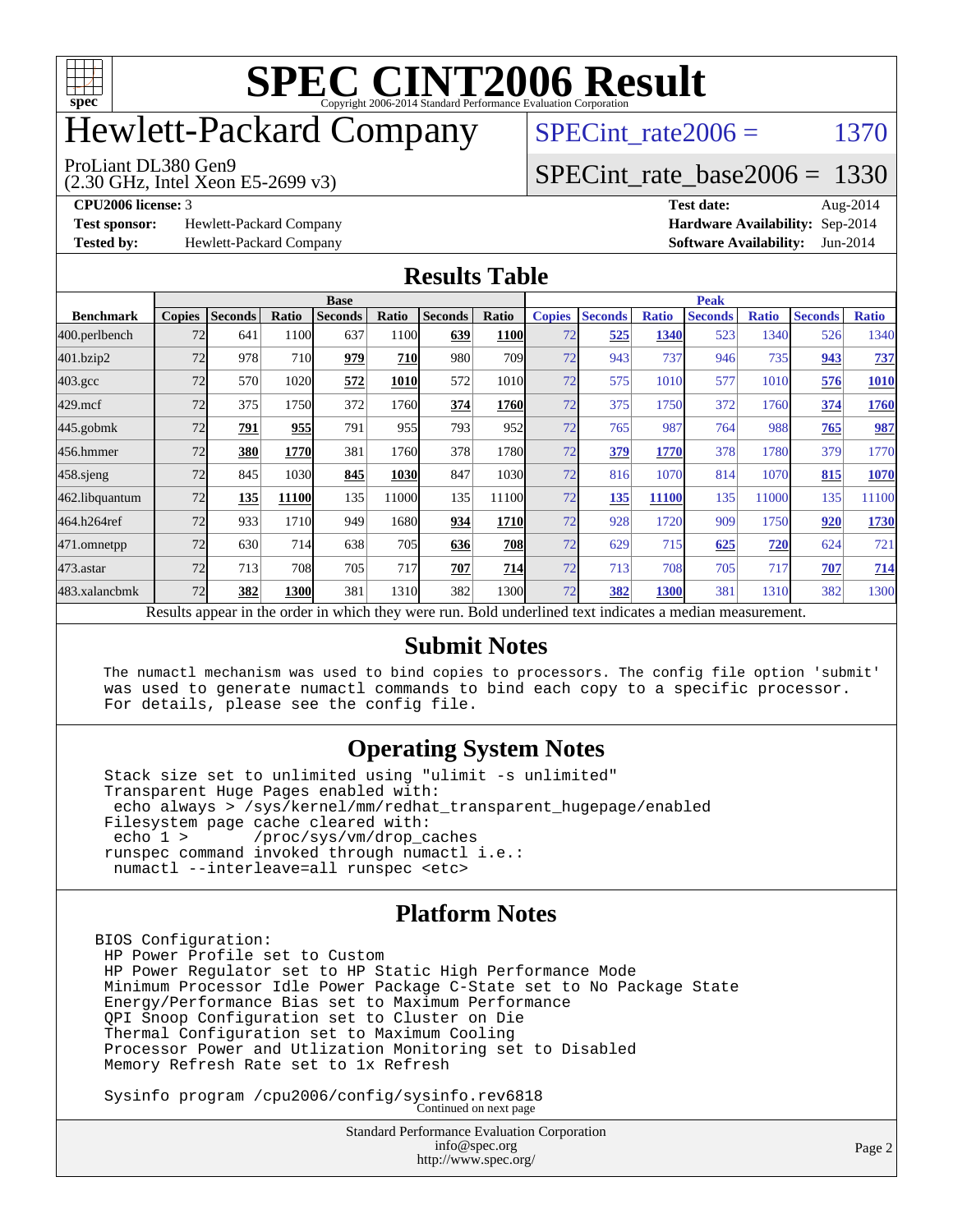

# Hewlett-Packard Company

SPECint rate $2006 = 1370$ 

(2.30 GHz, Intel Xeon E5-2699 v3) ProLiant DL380 Gen9

[SPECint\\_rate\\_base2006 =](http://www.spec.org/auto/cpu2006/Docs/result-fields.html#SPECintratebase2006) 1330

**[Test sponsor:](http://www.spec.org/auto/cpu2006/Docs/result-fields.html#Testsponsor)** Hewlett-Packard Company **[Hardware Availability:](http://www.spec.org/auto/cpu2006/Docs/result-fields.html#HardwareAvailability)** Sep-2014 **[Tested by:](http://www.spec.org/auto/cpu2006/Docs/result-fields.html#Testedby)** Hewlett-Packard Company **[Software Availability:](http://www.spec.org/auto/cpu2006/Docs/result-fields.html#SoftwareAvailability)** Jun-2014

**[CPU2006 license:](http://www.spec.org/auto/cpu2006/Docs/result-fields.html#CPU2006license)** 3 **[Test date:](http://www.spec.org/auto/cpu2006/Docs/result-fields.html#Testdate)** Aug-2014

#### **[Platform Notes \(Continued\)](http://www.spec.org/auto/cpu2006/Docs/result-fields.html#PlatformNotes)**

Standard Performance Evaluation Corporation [info@spec.org](mailto:info@spec.org) <http://www.spec.org/> \$Rev: 6818 \$ \$Date:: 2012-07-17 #\$ e86d102572650a6e4d596a3cee98f191 running on localhost.localdomain Sat Aug 9 07:11:46 2014 This section contains SUT (System Under Test) info as seen by some common utilities. To remove or add to this section, see: <http://www.spec.org/cpu2006/Docs/config.html#sysinfo> From /proc/cpuinfo model name : Intel(R) Xeon(R) CPU E5-2699 v3 @ 2.30GHz 2 "physical id"s (chips) 72 "processors" cores, siblings (Caution: counting these is hw and system dependent. The following excerpts from /proc/cpuinfo might not be reliable. Use with caution.) cpu cores : 9 siblings : 18 physical 0: cores 0 1 2 3 4 8 9 10 11 16 17 18 19 20 24 25 26 27 physical 1: cores 0 1 2 3 4 8 9 10 11 16 17 18 19 20 24 25 26 27 cache size : 23040 KB From /proc/meminfo MemTotal: 263839840 kB HugePages\_Total: 0 Hugepagesize: 2048 kB From /etc/\*release\* /etc/\*version\* os-release: NAME="Red Hat Enterprise Linux Server" VERSION="7.0 (Maipo)" ID="rhel" ID\_LIKE="fedora" VERSION\_ID="7.0" PRETTY\_NAME="Red Hat Enterprise Linux Server 7.0 (Maipo)" ANSI\_COLOR="0;31" CPE\_NAME="cpe:/o:redhat:enterprise\_linux:7.0:GA:server" redhat-release: Red Hat Enterprise Linux Server release 7.0 (Maipo) system-release: Red Hat Enterprise Linux Server release 7.0 (Maipo) system-release-cpe: cpe:/o:redhat:enterprise\_linux:7.0:ga:server uname -a: Linux localhost.localdomain 3.10.0-123.el7.x86\_64 #1 SMP Mon May 5 11:16:57 EDT 2014 x86\_64 x86\_64 x86\_64 GNU/Linux run-level 3 Aug 9 07:10 SPEC is set to: /cpu2006<br>Filesystem Type Type Size Used Avail Use% Mounted on /dev/sda3 ext4 362G 9.1G 335G 3% / Additional information from dmidecode: BIOS HP P89 07/11/2014 Memory: Continued on next page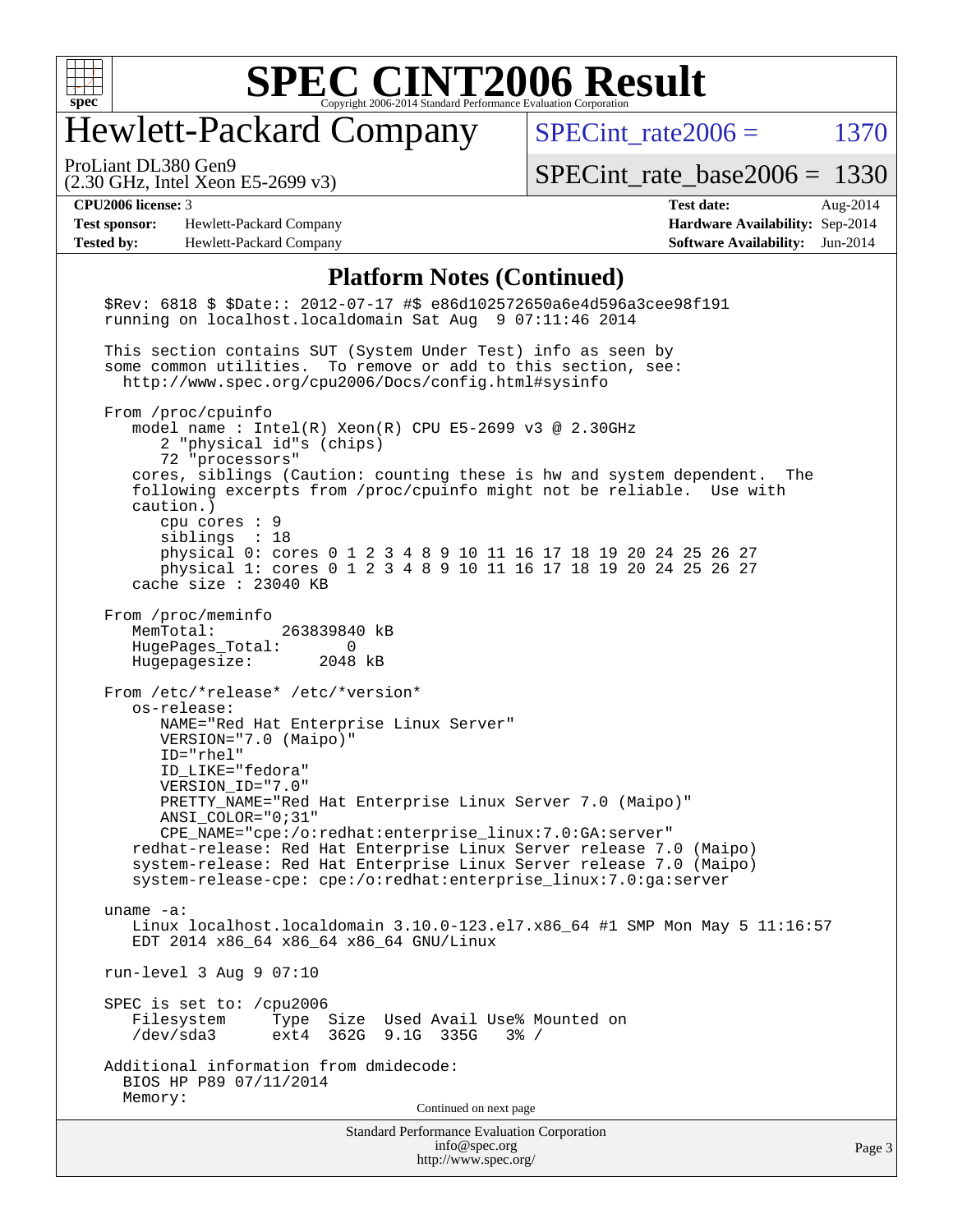

# Hewlett-Packard Company

SPECint rate $2006 = 1370$ 

(2.30 GHz, Intel Xeon E5-2699 v3) ProLiant DL380 Gen9

[SPECint\\_rate\\_base2006 =](http://www.spec.org/auto/cpu2006/Docs/result-fields.html#SPECintratebase2006) 1330

**[Test sponsor:](http://www.spec.org/auto/cpu2006/Docs/result-fields.html#Testsponsor)** Hewlett-Packard Company **[Hardware Availability:](http://www.spec.org/auto/cpu2006/Docs/result-fields.html#HardwareAvailability)** Sep-2014

**[CPU2006 license:](http://www.spec.org/auto/cpu2006/Docs/result-fields.html#CPU2006license)** 3 **[Test date:](http://www.spec.org/auto/cpu2006/Docs/result-fields.html#Testdate)** Aug-2014 **[Tested by:](http://www.spec.org/auto/cpu2006/Docs/result-fields.html#Testedby)** Hewlett-Packard Company **[Software Availability:](http://www.spec.org/auto/cpu2006/Docs/result-fields.html#SoftwareAvailability)** Jun-2014

#### **[Platform Notes \(Continued\)](http://www.spec.org/auto/cpu2006/Docs/result-fields.html#PlatformNotes)**

 16x HP NOT AVAILABLE 16 GB 2133 MHz 2 rank 8x UNKNOWN NOT AVAILABLE

 (End of data from sysinfo program) Regarding the sysinfo display about the memory installed, the correct amount of memory is 256 GB and the dmidecode description should have one line reading as: 16x HP NOT AVAILABLE 16 GB 2133 MHz 2 rank

#### **[General Notes](http://www.spec.org/auto/cpu2006/Docs/result-fields.html#GeneralNotes)**

Environment variables set by runspec before the start of the run: LD\_LIBRARY\_PATH = "/cpu2006/libs/32:/cpu2006/libs/64:/cpu2006/sh"

 Binaries compiled on a system with 1x Core i7-860 CPU + 8GB memory using RedHat EL 6.4

### **[Base Compiler Invocation](http://www.spec.org/auto/cpu2006/Docs/result-fields.html#BaseCompilerInvocation)**

[C benchmarks](http://www.spec.org/auto/cpu2006/Docs/result-fields.html#Cbenchmarks): [icc -m32](http://www.spec.org/cpu2006/results/res2014q3/cpu2006-20140908-31261.flags.html#user_CCbase_intel_icc_5ff4a39e364c98233615fdd38438c6f2)

[C++ benchmarks:](http://www.spec.org/auto/cpu2006/Docs/result-fields.html#CXXbenchmarks) [icpc -m32](http://www.spec.org/cpu2006/results/res2014q3/cpu2006-20140908-31261.flags.html#user_CXXbase_intel_icpc_4e5a5ef1a53fd332b3c49e69c3330699)

### **[Base Portability Flags](http://www.spec.org/auto/cpu2006/Docs/result-fields.html#BasePortabilityFlags)**

 400.perlbench: [-DSPEC\\_CPU\\_LINUX\\_IA32](http://www.spec.org/cpu2006/results/res2014q3/cpu2006-20140908-31261.flags.html#b400.perlbench_baseCPORTABILITY_DSPEC_CPU_LINUX_IA32) 462.libquantum: [-DSPEC\\_CPU\\_LINUX](http://www.spec.org/cpu2006/results/res2014q3/cpu2006-20140908-31261.flags.html#b462.libquantum_baseCPORTABILITY_DSPEC_CPU_LINUX) 483.xalancbmk: [-DSPEC\\_CPU\\_LINUX](http://www.spec.org/cpu2006/results/res2014q3/cpu2006-20140908-31261.flags.html#b483.xalancbmk_baseCXXPORTABILITY_DSPEC_CPU_LINUX)

## **[Base Optimization Flags](http://www.spec.org/auto/cpu2006/Docs/result-fields.html#BaseOptimizationFlags)**

[C benchmarks](http://www.spec.org/auto/cpu2006/Docs/result-fields.html#Cbenchmarks):

[-xCORE-AVX2](http://www.spec.org/cpu2006/results/res2014q3/cpu2006-20140908-31261.flags.html#user_CCbase_f-xAVX2_5f5fc0cbe2c9f62c816d3e45806c70d7) [-ipo](http://www.spec.org/cpu2006/results/res2014q3/cpu2006-20140908-31261.flags.html#user_CCbase_f-ipo) [-O3](http://www.spec.org/cpu2006/results/res2014q3/cpu2006-20140908-31261.flags.html#user_CCbase_f-O3) [-no-prec-div](http://www.spec.org/cpu2006/results/res2014q3/cpu2006-20140908-31261.flags.html#user_CCbase_f-no-prec-div) [-opt-prefetch](http://www.spec.org/cpu2006/results/res2014q3/cpu2006-20140908-31261.flags.html#user_CCbase_f-opt-prefetch) [-opt-mem-layout-trans=3](http://www.spec.org/cpu2006/results/res2014q3/cpu2006-20140908-31261.flags.html#user_CCbase_f-opt-mem-layout-trans_a7b82ad4bd7abf52556d4961a2ae94d5)

[C++ benchmarks:](http://www.spec.org/auto/cpu2006/Docs/result-fields.html#CXXbenchmarks)

[-xCORE-AVX2](http://www.spec.org/cpu2006/results/res2014q3/cpu2006-20140908-31261.flags.html#user_CXXbase_f-xAVX2_5f5fc0cbe2c9f62c816d3e45806c70d7) [-ipo](http://www.spec.org/cpu2006/results/res2014q3/cpu2006-20140908-31261.flags.html#user_CXXbase_f-ipo) [-O3](http://www.spec.org/cpu2006/results/res2014q3/cpu2006-20140908-31261.flags.html#user_CXXbase_f-O3) [-no-prec-div](http://www.spec.org/cpu2006/results/res2014q3/cpu2006-20140908-31261.flags.html#user_CXXbase_f-no-prec-div) [-opt-prefetch](http://www.spec.org/cpu2006/results/res2014q3/cpu2006-20140908-31261.flags.html#user_CXXbase_f-opt-prefetch) [-opt-mem-layout-trans=3](http://www.spec.org/cpu2006/results/res2014q3/cpu2006-20140908-31261.flags.html#user_CXXbase_f-opt-mem-layout-trans_a7b82ad4bd7abf52556d4961a2ae94d5) [-Wl,-z,muldefs](http://www.spec.org/cpu2006/results/res2014q3/cpu2006-20140908-31261.flags.html#user_CXXbase_link_force_multiple1_74079c344b956b9658436fd1b6dd3a8a) [-L/sh -lsmartheap](http://www.spec.org/cpu2006/results/res2014q3/cpu2006-20140908-31261.flags.html#user_CXXbase_SmartHeap_32f6c82aa1ed9c52345d30cf6e4a0499)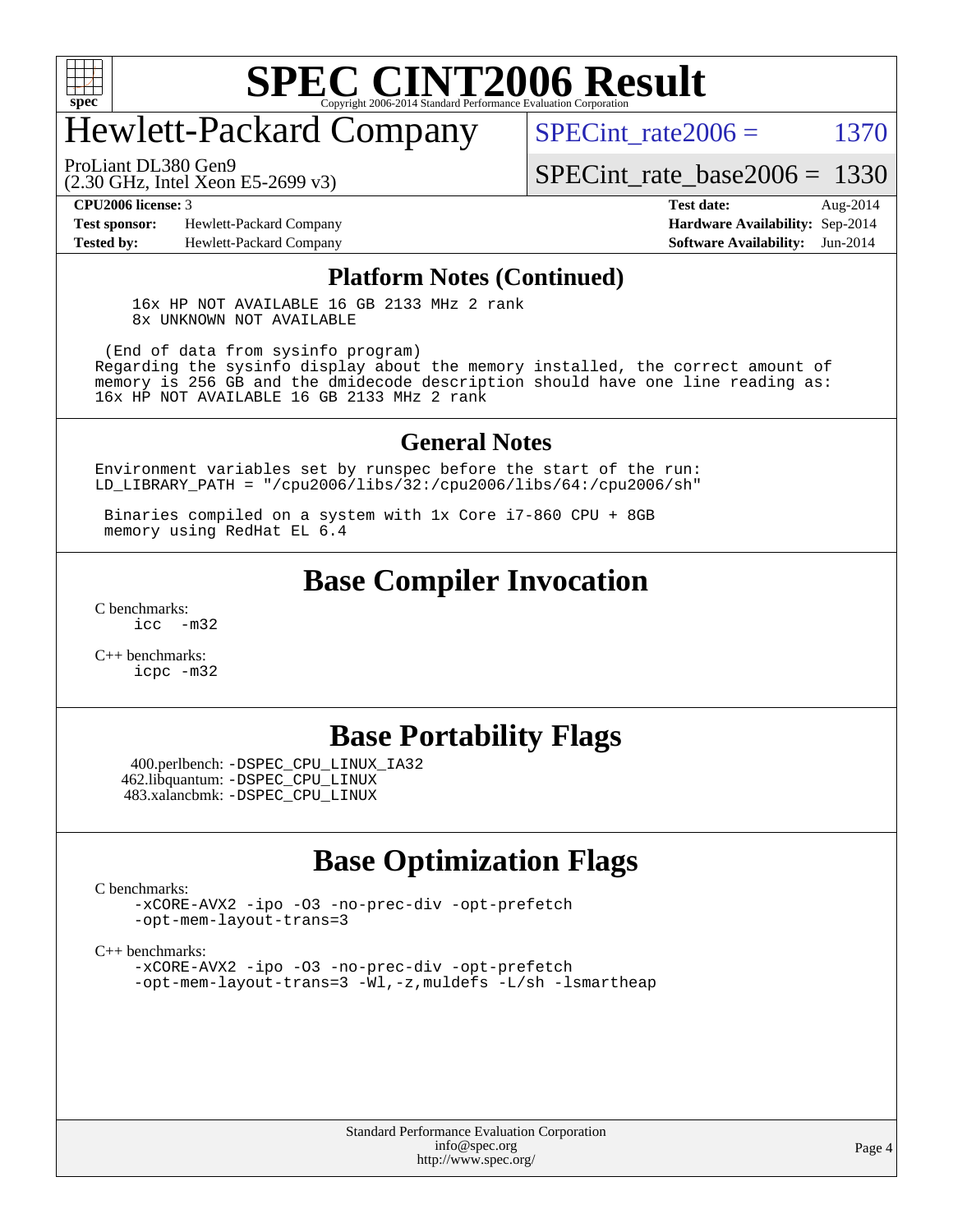

# Hewlett-Packard Company

ProLiant DL380 Gen9

SPECint rate $2006 = 1370$ 

[SPECint\\_rate\\_base2006 =](http://www.spec.org/auto/cpu2006/Docs/result-fields.html#SPECintratebase2006) 1330

**[Test sponsor:](http://www.spec.org/auto/cpu2006/Docs/result-fields.html#Testsponsor)** Hewlett-Packard Company **[Hardware Availability:](http://www.spec.org/auto/cpu2006/Docs/result-fields.html#HardwareAvailability)** Sep-2014 **[Tested by:](http://www.spec.org/auto/cpu2006/Docs/result-fields.html#Testedby)** Hewlett-Packard Company **[Software Availability:](http://www.spec.org/auto/cpu2006/Docs/result-fields.html#SoftwareAvailability)** Jun-2014

(2.30 GHz, Intel Xeon E5-2699 v3)

**[CPU2006 license:](http://www.spec.org/auto/cpu2006/Docs/result-fields.html#CPU2006license)** 3 **[Test date:](http://www.spec.org/auto/cpu2006/Docs/result-fields.html#Testdate)** Aug-2014

## **[Base Other Flags](http://www.spec.org/auto/cpu2006/Docs/result-fields.html#BaseOtherFlags)**

[C benchmarks](http://www.spec.org/auto/cpu2006/Docs/result-fields.html#Cbenchmarks):

403.gcc: [-Dalloca=\\_alloca](http://www.spec.org/cpu2006/results/res2014q3/cpu2006-20140908-31261.flags.html#b403.gcc_baseEXTRA_CFLAGS_Dalloca_be3056838c12de2578596ca5467af7f3)

## **[Peak Compiler Invocation](http://www.spec.org/auto/cpu2006/Docs/result-fields.html#PeakCompilerInvocation)**

[C benchmarks \(except as noted below\)](http://www.spec.org/auto/cpu2006/Docs/result-fields.html#Cbenchmarksexceptasnotedbelow):

[icc -m32](http://www.spec.org/cpu2006/results/res2014q3/cpu2006-20140908-31261.flags.html#user_CCpeak_intel_icc_5ff4a39e364c98233615fdd38438c6f2)

400.perlbench: [icc -m64](http://www.spec.org/cpu2006/results/res2014q3/cpu2006-20140908-31261.flags.html#user_peakCCLD400_perlbench_intel_icc_64bit_bda6cc9af1fdbb0edc3795bac97ada53)

401.bzip2: [icc -m64](http://www.spec.org/cpu2006/results/res2014q3/cpu2006-20140908-31261.flags.html#user_peakCCLD401_bzip2_intel_icc_64bit_bda6cc9af1fdbb0edc3795bac97ada53)

456.hmmer: [icc -m64](http://www.spec.org/cpu2006/results/res2014q3/cpu2006-20140908-31261.flags.html#user_peakCCLD456_hmmer_intel_icc_64bit_bda6cc9af1fdbb0edc3795bac97ada53)

458.sjeng: [icc -m64](http://www.spec.org/cpu2006/results/res2014q3/cpu2006-20140908-31261.flags.html#user_peakCCLD458_sjeng_intel_icc_64bit_bda6cc9af1fdbb0edc3795bac97ada53)

#### [C++ benchmarks:](http://www.spec.org/auto/cpu2006/Docs/result-fields.html#CXXbenchmarks)

[icpc -m32](http://www.spec.org/cpu2006/results/res2014q3/cpu2006-20140908-31261.flags.html#user_CXXpeak_intel_icpc_4e5a5ef1a53fd332b3c49e69c3330699)

# **[Peak Portability Flags](http://www.spec.org/auto/cpu2006/Docs/result-fields.html#PeakPortabilityFlags)**

 400.perlbench: [-DSPEC\\_CPU\\_LP64](http://www.spec.org/cpu2006/results/res2014q3/cpu2006-20140908-31261.flags.html#b400.perlbench_peakCPORTABILITY_DSPEC_CPU_LP64) [-DSPEC\\_CPU\\_LINUX\\_X64](http://www.spec.org/cpu2006/results/res2014q3/cpu2006-20140908-31261.flags.html#b400.perlbench_peakCPORTABILITY_DSPEC_CPU_LINUX_X64) 401.bzip2: [-DSPEC\\_CPU\\_LP64](http://www.spec.org/cpu2006/results/res2014q3/cpu2006-20140908-31261.flags.html#suite_peakCPORTABILITY401_bzip2_DSPEC_CPU_LP64) 456.hmmer: [-DSPEC\\_CPU\\_LP64](http://www.spec.org/cpu2006/results/res2014q3/cpu2006-20140908-31261.flags.html#suite_peakCPORTABILITY456_hmmer_DSPEC_CPU_LP64) 458.sjeng: [-DSPEC\\_CPU\\_LP64](http://www.spec.org/cpu2006/results/res2014q3/cpu2006-20140908-31261.flags.html#suite_peakCPORTABILITY458_sjeng_DSPEC_CPU_LP64) 462.libquantum: [-DSPEC\\_CPU\\_LINUX](http://www.spec.org/cpu2006/results/res2014q3/cpu2006-20140908-31261.flags.html#b462.libquantum_peakCPORTABILITY_DSPEC_CPU_LINUX) 483.xalancbmk: [-DSPEC\\_CPU\\_LINUX](http://www.spec.org/cpu2006/results/res2014q3/cpu2006-20140908-31261.flags.html#b483.xalancbmk_peakCXXPORTABILITY_DSPEC_CPU_LINUX)

# **[Peak Optimization Flags](http://www.spec.org/auto/cpu2006/Docs/result-fields.html#PeakOptimizationFlags)**

[C benchmarks](http://www.spec.org/auto/cpu2006/Docs/result-fields.html#Cbenchmarks):

 400.perlbench: [-xCORE-AVX2](http://www.spec.org/cpu2006/results/res2014q3/cpu2006-20140908-31261.flags.html#user_peakPASS2_CFLAGSPASS2_LDCFLAGS400_perlbench_f-xAVX2_5f5fc0cbe2c9f62c816d3e45806c70d7)(pass 2) [-prof-gen](http://www.spec.org/cpu2006/results/res2014q3/cpu2006-20140908-31261.flags.html#user_peakPASS1_CFLAGSPASS1_LDCFLAGS400_perlbench_prof_gen_e43856698f6ca7b7e442dfd80e94a8fc)(pass 1) [-ipo](http://www.spec.org/cpu2006/results/res2014q3/cpu2006-20140908-31261.flags.html#user_peakPASS2_CFLAGSPASS2_LDCFLAGS400_perlbench_f-ipo)(pass 2) [-O3](http://www.spec.org/cpu2006/results/res2014q3/cpu2006-20140908-31261.flags.html#user_peakPASS2_CFLAGSPASS2_LDCFLAGS400_perlbench_f-O3)(pass 2) [-no-prec-div](http://www.spec.org/cpu2006/results/res2014q3/cpu2006-20140908-31261.flags.html#user_peakPASS2_CFLAGSPASS2_LDCFLAGS400_perlbench_f-no-prec-div)(pass 2) [-prof-use](http://www.spec.org/cpu2006/results/res2014q3/cpu2006-20140908-31261.flags.html#user_peakPASS2_CFLAGSPASS2_LDCFLAGS400_perlbench_prof_use_bccf7792157ff70d64e32fe3e1250b55)(pass 2) [-auto-ilp32](http://www.spec.org/cpu2006/results/res2014q3/cpu2006-20140908-31261.flags.html#user_peakCOPTIMIZE400_perlbench_f-auto-ilp32)

 401.bzip2: [-xCORE-AVX2](http://www.spec.org/cpu2006/results/res2014q3/cpu2006-20140908-31261.flags.html#user_peakPASS2_CFLAGSPASS2_LDCFLAGS401_bzip2_f-xAVX2_5f5fc0cbe2c9f62c816d3e45806c70d7)(pass 2) [-prof-gen](http://www.spec.org/cpu2006/results/res2014q3/cpu2006-20140908-31261.flags.html#user_peakPASS1_CFLAGSPASS1_LDCFLAGS401_bzip2_prof_gen_e43856698f6ca7b7e442dfd80e94a8fc)(pass 1) [-ipo](http://www.spec.org/cpu2006/results/res2014q3/cpu2006-20140908-31261.flags.html#user_peakPASS2_CFLAGSPASS2_LDCFLAGS401_bzip2_f-ipo)(pass 2) [-O3](http://www.spec.org/cpu2006/results/res2014q3/cpu2006-20140908-31261.flags.html#user_peakPASS2_CFLAGSPASS2_LDCFLAGS401_bzip2_f-O3)(pass 2) [-no-prec-div](http://www.spec.org/cpu2006/results/res2014q3/cpu2006-20140908-31261.flags.html#user_peakPASS2_CFLAGSPASS2_LDCFLAGS401_bzip2_f-no-prec-div)(pass 2) [-prof-use](http://www.spec.org/cpu2006/results/res2014q3/cpu2006-20140908-31261.flags.html#user_peakPASS2_CFLAGSPASS2_LDCFLAGS401_bzip2_prof_use_bccf7792157ff70d64e32fe3e1250b55)(pass 2) [-opt-prefetch](http://www.spec.org/cpu2006/results/res2014q3/cpu2006-20140908-31261.flags.html#user_peakCOPTIMIZE401_bzip2_f-opt-prefetch) [-auto-ilp32](http://www.spec.org/cpu2006/results/res2014q3/cpu2006-20140908-31261.flags.html#user_peakCOPTIMIZE401_bzip2_f-auto-ilp32) [-ansi-alias](http://www.spec.org/cpu2006/results/res2014q3/cpu2006-20140908-31261.flags.html#user_peakCOPTIMIZE401_bzip2_f-ansi-alias)

403.gcc: [-xCORE-AVX2](http://www.spec.org/cpu2006/results/res2014q3/cpu2006-20140908-31261.flags.html#user_peakCOPTIMIZE403_gcc_f-xAVX2_5f5fc0cbe2c9f62c816d3e45806c70d7) [-ipo](http://www.spec.org/cpu2006/results/res2014q3/cpu2006-20140908-31261.flags.html#user_peakCOPTIMIZE403_gcc_f-ipo) [-O3](http://www.spec.org/cpu2006/results/res2014q3/cpu2006-20140908-31261.flags.html#user_peakCOPTIMIZE403_gcc_f-O3) [-no-prec-div](http://www.spec.org/cpu2006/results/res2014q3/cpu2006-20140908-31261.flags.html#user_peakCOPTIMIZE403_gcc_f-no-prec-div)

Continued on next page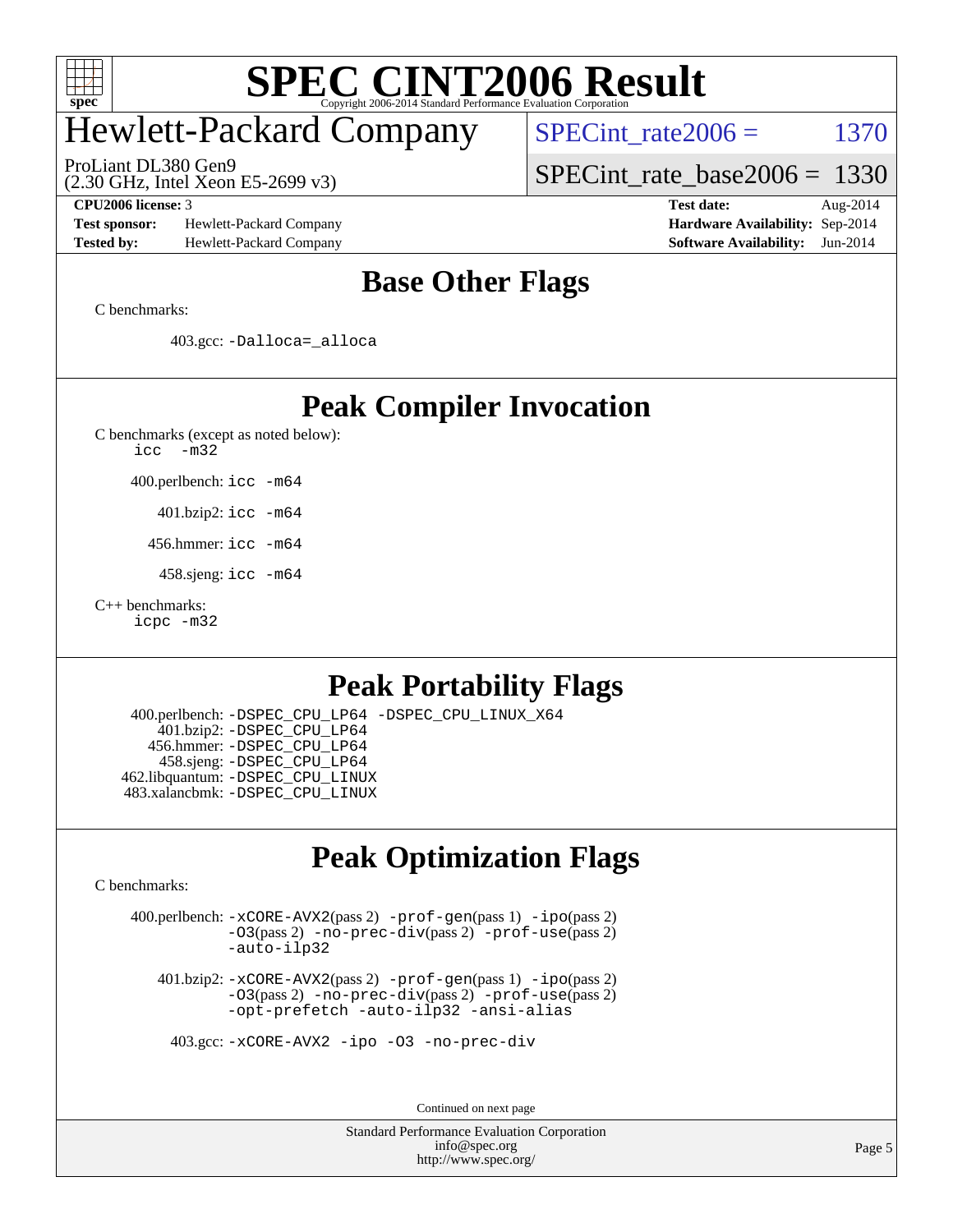

# Hewlett-Packard Company

SPECint rate $2006 = 1370$ 

(2.30 GHz, Intel Xeon E5-2699 v3) ProLiant DL380 Gen9

[SPECint\\_rate\\_base2006 =](http://www.spec.org/auto/cpu2006/Docs/result-fields.html#SPECintratebase2006) 1330

**[Test sponsor:](http://www.spec.org/auto/cpu2006/Docs/result-fields.html#Testsponsor)** Hewlett-Packard Company **[Hardware Availability:](http://www.spec.org/auto/cpu2006/Docs/result-fields.html#HardwareAvailability)** Sep-2014 **[Tested by:](http://www.spec.org/auto/cpu2006/Docs/result-fields.html#Testedby)** Hewlett-Packard Company **[Software Availability:](http://www.spec.org/auto/cpu2006/Docs/result-fields.html#SoftwareAvailability)** Jun-2014

**[CPU2006 license:](http://www.spec.org/auto/cpu2006/Docs/result-fields.html#CPU2006license)** 3 **[Test date:](http://www.spec.org/auto/cpu2006/Docs/result-fields.html#Testdate)** Aug-2014

# **[Peak Optimization Flags \(Continued\)](http://www.spec.org/auto/cpu2006/Docs/result-fields.html#PeakOptimizationFlags)**

429.mcf: basepeak = yes

 445.gobmk: [-xCORE-AVX2](http://www.spec.org/cpu2006/results/res2014q3/cpu2006-20140908-31261.flags.html#user_peakPASS2_CFLAGSPASS2_LDCFLAGS445_gobmk_f-xAVX2_5f5fc0cbe2c9f62c816d3e45806c70d7)(pass 2) [-prof-gen](http://www.spec.org/cpu2006/results/res2014q3/cpu2006-20140908-31261.flags.html#user_peakPASS1_CFLAGSPASS1_LDCFLAGS445_gobmk_prof_gen_e43856698f6ca7b7e442dfd80e94a8fc)(pass 1) [-prof-use](http://www.spec.org/cpu2006/results/res2014q3/cpu2006-20140908-31261.flags.html#user_peakPASS2_CFLAGSPASS2_LDCFLAGS445_gobmk_prof_use_bccf7792157ff70d64e32fe3e1250b55)(pass 2) [-ansi-alias](http://www.spec.org/cpu2006/results/res2014q3/cpu2006-20140908-31261.flags.html#user_peakCOPTIMIZE445_gobmk_f-ansi-alias) [-opt-mem-layout-trans=3](http://www.spec.org/cpu2006/results/res2014q3/cpu2006-20140908-31261.flags.html#user_peakCOPTIMIZE445_gobmk_f-opt-mem-layout-trans_a7b82ad4bd7abf52556d4961a2ae94d5) 456.hmmer: [-xCORE-AVX2](http://www.spec.org/cpu2006/results/res2014q3/cpu2006-20140908-31261.flags.html#user_peakCOPTIMIZE456_hmmer_f-xAVX2_5f5fc0cbe2c9f62c816d3e45806c70d7) [-ipo](http://www.spec.org/cpu2006/results/res2014q3/cpu2006-20140908-31261.flags.html#user_peakCOPTIMIZE456_hmmer_f-ipo) [-O3](http://www.spec.org/cpu2006/results/res2014q3/cpu2006-20140908-31261.flags.html#user_peakCOPTIMIZE456_hmmer_f-O3) [-no-prec-div](http://www.spec.org/cpu2006/results/res2014q3/cpu2006-20140908-31261.flags.html#user_peakCOPTIMIZE456_hmmer_f-no-prec-div) [-unroll2](http://www.spec.org/cpu2006/results/res2014q3/cpu2006-20140908-31261.flags.html#user_peakCOPTIMIZE456_hmmer_f-unroll_784dae83bebfb236979b41d2422d7ec2) [-auto-ilp32](http://www.spec.org/cpu2006/results/res2014q3/cpu2006-20140908-31261.flags.html#user_peakCOPTIMIZE456_hmmer_f-auto-ilp32)

 458.sjeng: [-xCORE-AVX2](http://www.spec.org/cpu2006/results/res2014q3/cpu2006-20140908-31261.flags.html#user_peakPASS2_CFLAGSPASS2_LDCFLAGS458_sjeng_f-xAVX2_5f5fc0cbe2c9f62c816d3e45806c70d7)(pass 2) [-prof-gen](http://www.spec.org/cpu2006/results/res2014q3/cpu2006-20140908-31261.flags.html#user_peakPASS1_CFLAGSPASS1_LDCFLAGS458_sjeng_prof_gen_e43856698f6ca7b7e442dfd80e94a8fc)(pass 1) [-ipo](http://www.spec.org/cpu2006/results/res2014q3/cpu2006-20140908-31261.flags.html#user_peakPASS2_CFLAGSPASS2_LDCFLAGS458_sjeng_f-ipo)(pass 2) [-O3](http://www.spec.org/cpu2006/results/res2014q3/cpu2006-20140908-31261.flags.html#user_peakPASS2_CFLAGSPASS2_LDCFLAGS458_sjeng_f-O3)(pass 2) [-no-prec-div](http://www.spec.org/cpu2006/results/res2014q3/cpu2006-20140908-31261.flags.html#user_peakPASS2_CFLAGSPASS2_LDCFLAGS458_sjeng_f-no-prec-div)(pass 2) [-prof-use](http://www.spec.org/cpu2006/results/res2014q3/cpu2006-20140908-31261.flags.html#user_peakPASS2_CFLAGSPASS2_LDCFLAGS458_sjeng_prof_use_bccf7792157ff70d64e32fe3e1250b55)(pass 2) [-unroll4](http://www.spec.org/cpu2006/results/res2014q3/cpu2006-20140908-31261.flags.html#user_peakCOPTIMIZE458_sjeng_f-unroll_4e5e4ed65b7fd20bdcd365bec371b81f) [-auto-ilp32](http://www.spec.org/cpu2006/results/res2014q3/cpu2006-20140908-31261.flags.html#user_peakCOPTIMIZE458_sjeng_f-auto-ilp32)

 $462$ .libquantum: basepeak = yes

 464.h264ref: [-xCORE-AVX2](http://www.spec.org/cpu2006/results/res2014q3/cpu2006-20140908-31261.flags.html#user_peakPASS2_CFLAGSPASS2_LDCFLAGS464_h264ref_f-xAVX2_5f5fc0cbe2c9f62c816d3e45806c70d7)(pass 2) [-prof-gen](http://www.spec.org/cpu2006/results/res2014q3/cpu2006-20140908-31261.flags.html#user_peakPASS1_CFLAGSPASS1_LDCFLAGS464_h264ref_prof_gen_e43856698f6ca7b7e442dfd80e94a8fc)(pass 1) [-ipo](http://www.spec.org/cpu2006/results/res2014q3/cpu2006-20140908-31261.flags.html#user_peakPASS2_CFLAGSPASS2_LDCFLAGS464_h264ref_f-ipo)(pass 2) [-O3](http://www.spec.org/cpu2006/results/res2014q3/cpu2006-20140908-31261.flags.html#user_peakPASS2_CFLAGSPASS2_LDCFLAGS464_h264ref_f-O3)(pass 2) [-no-prec-div](http://www.spec.org/cpu2006/results/res2014q3/cpu2006-20140908-31261.flags.html#user_peakPASS2_CFLAGSPASS2_LDCFLAGS464_h264ref_f-no-prec-div)(pass 2) [-prof-use](http://www.spec.org/cpu2006/results/res2014q3/cpu2006-20140908-31261.flags.html#user_peakPASS2_CFLAGSPASS2_LDCFLAGS464_h264ref_prof_use_bccf7792157ff70d64e32fe3e1250b55)(pass 2) [-unroll2](http://www.spec.org/cpu2006/results/res2014q3/cpu2006-20140908-31261.flags.html#user_peakCOPTIMIZE464_h264ref_f-unroll_784dae83bebfb236979b41d2422d7ec2) [-ansi-alias](http://www.spec.org/cpu2006/results/res2014q3/cpu2006-20140908-31261.flags.html#user_peakCOPTIMIZE464_h264ref_f-ansi-alias)

[C++ benchmarks:](http://www.spec.org/auto/cpu2006/Docs/result-fields.html#CXXbenchmarks)

 471.omnetpp: [-xCORE-AVX2](http://www.spec.org/cpu2006/results/res2014q3/cpu2006-20140908-31261.flags.html#user_peakPASS2_CXXFLAGSPASS2_LDCXXFLAGS471_omnetpp_f-xAVX2_5f5fc0cbe2c9f62c816d3e45806c70d7)(pass 2) [-prof-gen](http://www.spec.org/cpu2006/results/res2014q3/cpu2006-20140908-31261.flags.html#user_peakPASS1_CXXFLAGSPASS1_LDCXXFLAGS471_omnetpp_prof_gen_e43856698f6ca7b7e442dfd80e94a8fc)(pass 1) [-ipo](http://www.spec.org/cpu2006/results/res2014q3/cpu2006-20140908-31261.flags.html#user_peakPASS2_CXXFLAGSPASS2_LDCXXFLAGS471_omnetpp_f-ipo)(pass 2) [-O3](http://www.spec.org/cpu2006/results/res2014q3/cpu2006-20140908-31261.flags.html#user_peakPASS2_CXXFLAGSPASS2_LDCXXFLAGS471_omnetpp_f-O3)(pass 2) [-no-prec-div](http://www.spec.org/cpu2006/results/res2014q3/cpu2006-20140908-31261.flags.html#user_peakPASS2_CXXFLAGSPASS2_LDCXXFLAGS471_omnetpp_f-no-prec-div)(pass 2) [-prof-use](http://www.spec.org/cpu2006/results/res2014q3/cpu2006-20140908-31261.flags.html#user_peakPASS2_CXXFLAGSPASS2_LDCXXFLAGS471_omnetpp_prof_use_bccf7792157ff70d64e32fe3e1250b55)(pass 2) [-ansi-alias](http://www.spec.org/cpu2006/results/res2014q3/cpu2006-20140908-31261.flags.html#user_peakCXXOPTIMIZE471_omnetpp_f-ansi-alias) [-opt-ra-region-strategy=block](http://www.spec.org/cpu2006/results/res2014q3/cpu2006-20140908-31261.flags.html#user_peakCXXOPTIMIZE471_omnetpp_f-opt-ra-region-strategy_a0a37c372d03933b2a18d4af463c1f69) [-Wl,-z,muldefs](http://www.spec.org/cpu2006/results/res2014q3/cpu2006-20140908-31261.flags.html#user_peakEXTRA_LDFLAGS471_omnetpp_link_force_multiple1_74079c344b956b9658436fd1b6dd3a8a) [-L/sh -lsmartheap](http://www.spec.org/cpu2006/results/res2014q3/cpu2006-20140908-31261.flags.html#user_peakEXTRA_LIBS471_omnetpp_SmartHeap_32f6c82aa1ed9c52345d30cf6e4a0499)

 $473$ .astar: basepeak = yes

 $483.xalanchmk: basepeak = yes$ 

# **[Peak Other Flags](http://www.spec.org/auto/cpu2006/Docs/result-fields.html#PeakOtherFlags)**

[C benchmarks](http://www.spec.org/auto/cpu2006/Docs/result-fields.html#Cbenchmarks):

403.gcc: [-Dalloca=\\_alloca](http://www.spec.org/cpu2006/results/res2014q3/cpu2006-20140908-31261.flags.html#b403.gcc_peakEXTRA_CFLAGS_Dalloca_be3056838c12de2578596ca5467af7f3)

The flags files that were used to format this result can be browsed at

<http://www.spec.org/cpu2006/flags/Intel-ic14.0-official-linux64.20140128.html> <http://www.spec.org/cpu2006/flags/HP-Platform-Flags-Intel-V1.2-HSW-revA.html>

You can also download the XML flags sources by saving the following links: <http://www.spec.org/cpu2006/flags/Intel-ic14.0-official-linux64.20140128.xml> <http://www.spec.org/cpu2006/flags/HP-Platform-Flags-Intel-V1.2-HSW-revA.xml>